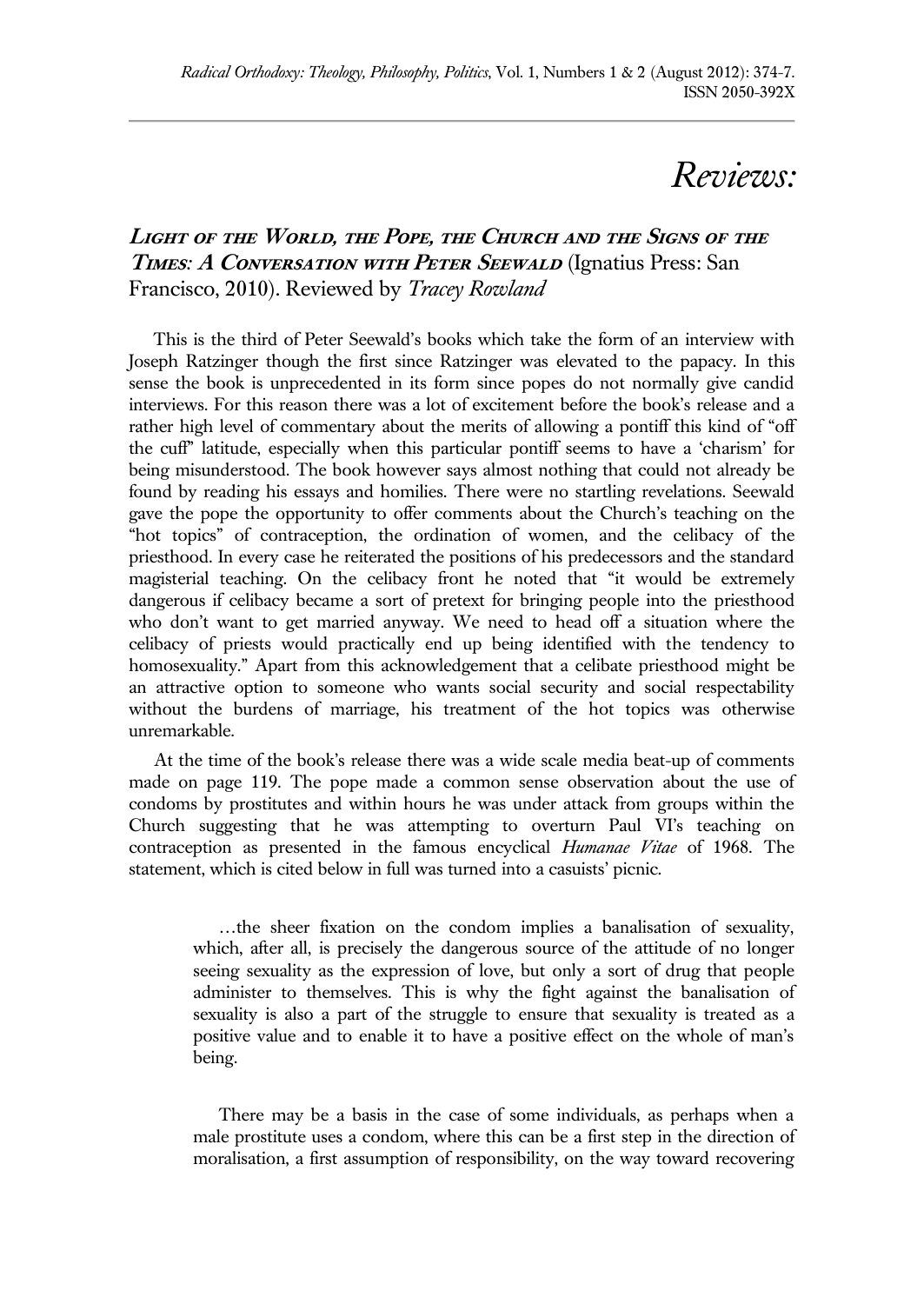an awareness that not everything is allowed and that one cannot do whatever one wants. But it is not really the way to deal with the evil of HIV infection. That can really lie only in a humanization of sexuality.

How anyone could read these paragraphs as an attack on *Humanae vitae* really stretches the imagination. The pope was not even discussing heterosexual sex.

In his preface Seewald describes Benedict XVI as "young and modern, not a beancounter, but rather a man who ventures bravely and retains his curiosity. A masterful teacher, and a disconcerting one as well, because he sees that we are losing things that we really cannot do without."

Not being a "bean-counter" seems to be a double-edged sword for this particular pontiff. Journalists have been conditioned to expect sound-bites and bureaucratese and when confronted with a highly educated person who nuances his comments their default position is to mangle the comments to fit into their "reactionary" and "progressive" dichotomy. The fact that they might be dealing with someone who rejects those categories as the linguistic residue of long discredited eighteenth century ideologies is difficult for some to process.

One of the paradoxes suggested by the book is that here we have a pontiff who is seriously scholarly, sensitive to shades of grey, multilingual, a member of the *Académie française* (arguably the most elite academic club in the world) and, in short, the most distant possible thing from a bean-counter—but precisely because he is so intelligent, journalists find it difficult to do justice to his vision.

Perhaps one could say that what Benedict XVI is trying to do is to map the cultural logic of atheism – to show where certain philosophies begin and end—and their consequences for the meaning and purpose of human life. Anyone who has studied philosophy will know that the phrase 'life is nasty, brutish and short' comes from Hobbes and that Hobbes thought that we needed a politically powerful state to protect us from being torn apart by people more brutish than ourselves. But how does one explain this to masses of tabloid readers for whom "Hobbs" means a high street dress shop? How does one explain that an emotionally deprived  $17<sup>th</sup>$  century Englishman brought up in boarding schools and ultimately coming under the influence of a Puritan Oxford don, could have left such a devastating legacy on  $21<sup>st</sup>$  century cultural life? How does Benedict XVI get through his basic message that life is not some long running episode of a reality-TV survival contest, but a theo-dramatic narrative which potentially ends with the divinisation of the human person in eternal beatitude?

This book does not answer those questions but is perhaps the attempt of Fr Joseph Fessio, the founder of Ignatius Press, to give the pope an opportunity to give 'nutshell' responses to questions he has otherwise addressed in academic books and official documents not widely read by the Church's 1.147 billion members. For this reason I would recommend the book for the kind of person who is interested in people, ideas and world events but who does not have the time to burrow through scholarly texts. This book is so light it can be read on a train or in a garden chair.

One of the pope's more personal comments was that while he prays primarily to Christ, he is also "friends with Augustine, with Bonaventure, with Thomas Aquinas." The inclusion of the two greatest scholastic theologians, one a Franciscan and one a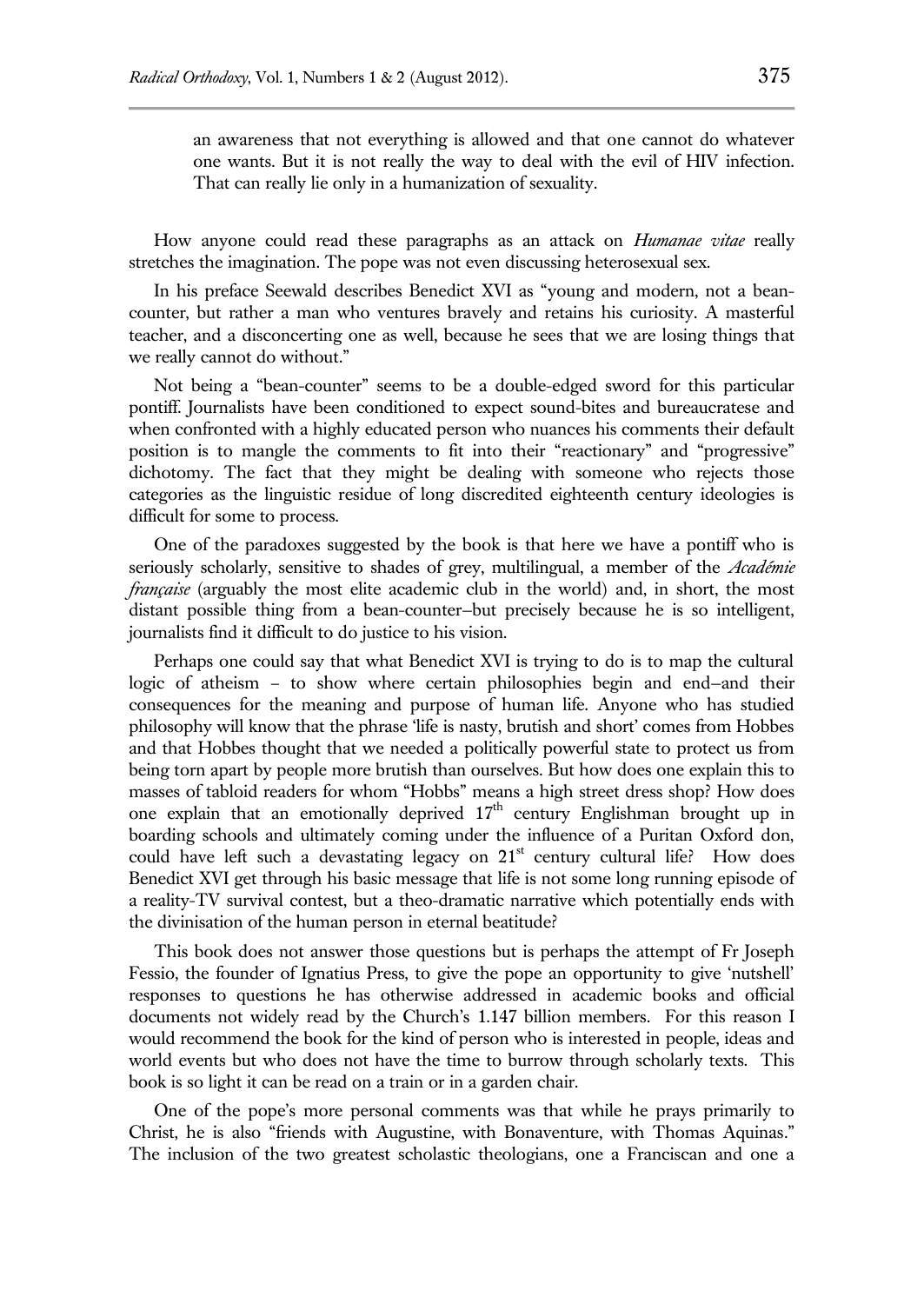Dominican, is consistent with his belief that "love and reason are the twin pillars of all reality." While Bonaventure is associated with love, Aquinas is associated with reason. One of the theological leitmotifs of this pontificate has been that both are necessary, of equal importance, and operate symbiotically. Truth without love ends up with what Ratzinger/Benedict XVI calls 'moralism' and others call dry casuistry, while love without truth is a recipe for an erratic moral compass.

Another telling remark is his comment that courage is one of the chief qualities required in bishops. He suggests that bishops 'have to be people with qualities of intellect, professionalism and humanity, so that they can lead and draw others into a close-knit community'. He added that it was important for him as the Prefect for the Congregation of the Doctrine of the Faith to generate a sense of community among his staff such as one finds in a family. He did not want to treat them as "project-managers" but as real human beings bringing a variety of personal gifts to the service of the one Church. While he acknowledges that in some ways the Church is an institution in the common sense meaning of the term, at a deeper level he describes the Church as "a living organism that comes from Christ himself." This is the Church which is the bride of Christ. The ecclesiology is Pauline as refracted through the Tübingen scholars of the late nineteenth century, and through Henri de Lubac's *Corpus Mysticum* and *The Splendor of the Church*. The Church he loves is not a bureaucratic structure managing agencies for social welfare. In other places he has written that 'saints reformed the Church in depth, not by working up plans for new structures, but by reforming themselves' and thus "what the Church needs in every age is holiness, not management." As far back as 1985 in *The Ratzinger Report* he observed that the saints were all people of imagination, not functionaries of apparatuses and in his *Images of Hope*: *Meditations on Major Feasts* (2006) he concluded that Paul was effective, "not because of brilliant rhetoric and sophisticated strategies, but rather because he exerted himself and left himself vulnerable in the service of the Gospel."

The reference to the need for people with imagination is a significant point. As far back as the early  $20<sup>th</sup>$  century the French poet Paul Claudel was saying the same thing. He coined the expression "the poverty of a starved imagination" to describe the condition of the ecclesial bureaucrat who approaches his work for the Church with the disposition of the public servant. Some people however are attracted to the model of the Church as a modern corporation. One disgruntled commentator has complained that the papacy of Benedict XVI represents a "triumph of theologians over bureaucrats." While some might draw a distinction, even a dichotomy, between the Church's spiritual and doctrinal priorities, and its social, political and humanitarian interests—and suggest that while the first are the province of theologians and the second the province of professional administrators, for Benedict XVI these two missions of the Church are always intertwined. This was a central message of his social encyclical *Caritas in Veritate*, in which he declared that "a humanism which excludes Christ, is an inhuman humanism." Somehow the personal encounter with Christ has to be a fundamental part of the Church's humanitarian work and not an optional extra.

The pope's reference to the need for people with imagination was drawn into stark relief by the pope's frank admission that before he lifted the ex-communication of holocaust-denier Bishop Richard Williamson no one on his staff thought to run a Google check on Williamson. The pope made the point that the four men ordained as bishops by Archbishop Marcel Lefebrve were not ex-communicated for following pre-Conciliar